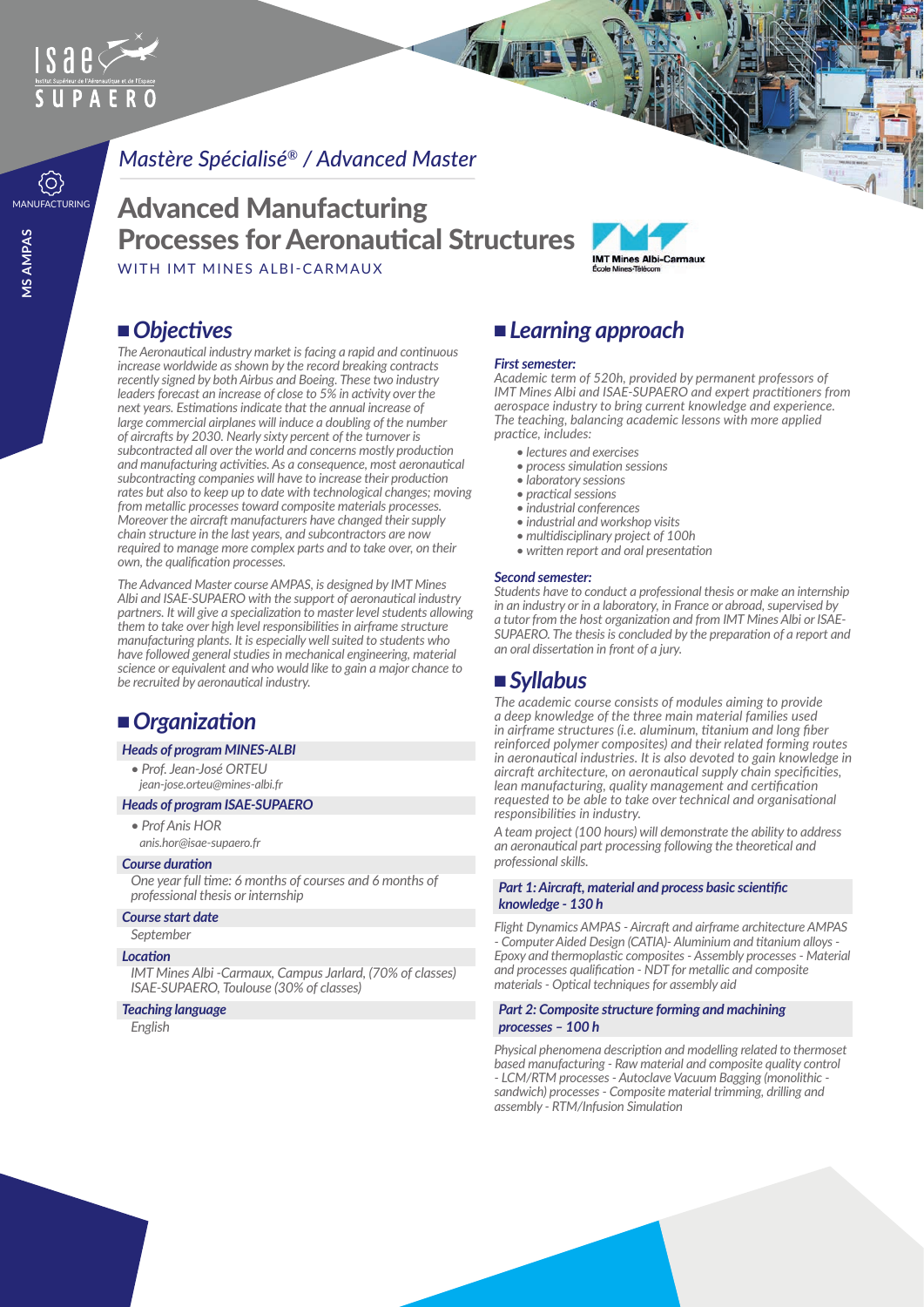#### *Part 3: Metallic structure forming and machining processes - 106 h*

*Material behaviour and mechanical models - Cold and hot sheet forming processes - Surface treatments - Substractive and additive manufacturing - Sheet forming simulation*

*Part 4: Industrial Organisation and management - 84 h Supply chain structure and Organisation - Materials management and Lean manufacturing - Supply chain improvement and collaborative processes - Quality requirement, management and tools*

*Part 5: Integrated Team Project - 100 h*

## <sup>n</sup> *Career opportunities*

*The Advanced Manufacturing Processes for Aeronautical Structures Master course offers challenging career opportunities for young engineers or more experienced engineers, who require a postgraduate program to enhance and/or focus their technical and management skills towards aeronautical industry sector.*

*Career opportunities are numerous and growing over the world, in tier 1 and tier 2 subcontracting companies, as well as in aircraft manufacturers, aeronautical maintenance companies. Graduated AMPAS students can find employments as process, industrialization, production, quality, research and innovation engineer, product, project and production manager…* 

#### *Companies recruiting our students*

*AIRBUS GROUP EFW (Dresde), AIRBUS OPERATIONS SAS, ALTEN, AKKA Engineering Process, ARMINES, AVIC COMAC, Fabrica Argentina de Aviones, FORMTECH (Breme), SAFRAN Power Unit, SAFRAN Helicopter Engines, VENG SA (Argentina), P3 GROUP, SAFRAN Aircraft Engineering, SAFRAN Electronics and Defense, SAFRAN Nacelles, DUQUEINE Atlantique…*



## *Why did you choose this Advanced Master?*

#### *ABDUL KHADER MOHAMMED Cohort 2020/2021*

*Intern in Additive Manufacturing at ICA | ISAE-SUPAERO*

*I chose ISAE-SUPAERO because of its deep understanding and expertise in Aerospace/Aeronautics, its strong academic pedigree, global reputation, industrial collaboration, international outlook and networking. I was always fascinated by materials and their transformation through manufacturing. I understood the importance of aerospace manufacturing through my undergraduate academics and work experience. Furthermore, I wanted to pursue my career in Aerospace with expertize in manufacturing, quality and project management. This led me to ISAE-SUPAERO and particularly the AMPAS advanced master. ISAE-SUPAERO is the place where I wanted to pursue my master's degree, and I applied only to ISAE. AMPAS provided holistic background in various domains of Aerospace with industrial collaboration in a multi-cultural environment. I wanted to gain further knowledge and experience in the various domains of Aerospace in an international environment.*

*EDGAR SILVA Cohort 2020/2021 Intern as system engineer | Safran Seats*

*I chose this master because it fits my skills, I know that ISAE-SUPAERO is a recognized school in the aeronautical sector, my clear objective has been to use this master as a springboard and find a job in the aeronautical sector where I can develop my professional career.*

## *According to your experience, which are the strong assets of the Master?*

*The strong assets are the faculty (academic and industrial), its infrastructure and equipment, pedagogies, teaching modules/subjects, the collaboration of IMT Mines Albi and ISAE-SUPAERO with the industry, industrial visits, the Integrated Team Project and travelling between Albi and Toulouse.*

### *What are your career plans?*

*Currently, I am doing my internship in the subject of Additive Manufacturing. By building on my Master's degree and work experience, I want to continue my career in Aerospace field in Europe.*

*In my opinion, the practical assignments that are imported during the course are of great importance because you can put into practice everything you have learned during the course.*

*I would like to continue working in the aeronautical sector, probably continuing with the work I have done during my internship.*